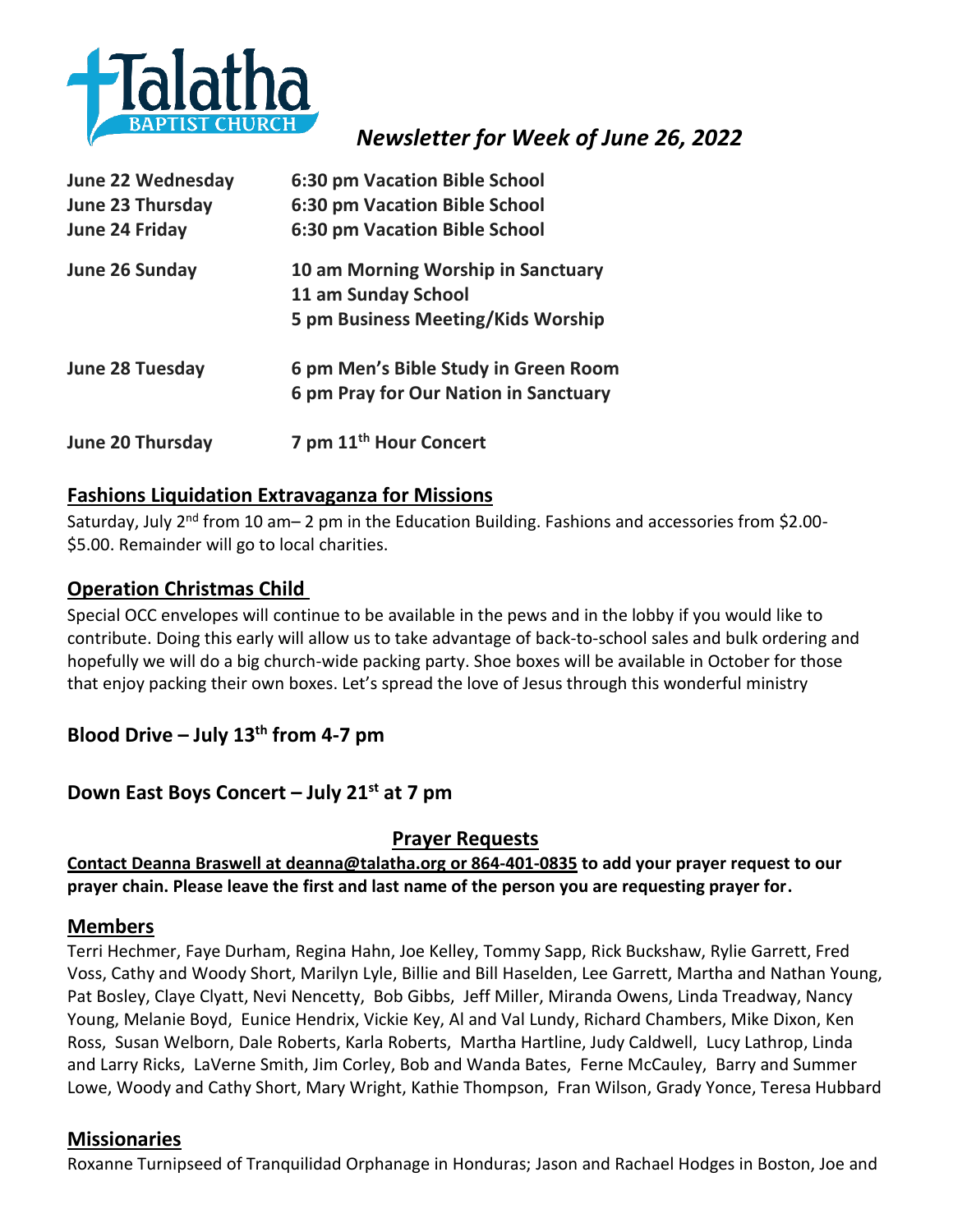Penny in Southeast Asia, Bill and Mary Conlee of Happy Feet; Brett and Patti Butler of San Francisco, Will and Eryn Cole at New Horizon Church in Cranberry Township, Pennsylvania, Steve Marshall at Eglaise Evangelique in Lyon, France

## **Extended Illness**

Viola Bell, Carol Hamilton, Martha Jean Hatcher, Bob Scott, Bill Vaughn, Randy Lindsay,

# **Friends and Family**

#### **Sympathy**

Family of Kim Campbell Family of James Baker Family of Sue Rippy Family of Nancy Jolly Family of Gregg Ford

# **Health Issues and Special Needs**

Judy Caldwell's step mom Sandra Mosteller, Jan Miller's mother Penye Lunsford, Donna Eden's friend Sheila Winburn, Sue Dittmar's father Paul Wright, Barbara Voss's daughter in law's father Billy Bunn, Darlene's Lindsay's nephew Josh Yon, Mary Wright's friend Randy Williams, Jackie Heath's granddaughter Abby Harper, Macy Barton, Charlotte McNichols' friend David Padgett, Pam and Calvin Richardson's granddaughter Caroline Walters, Darlene Lindsay's cousin Cheryl Shealy, Linda Treadway's granddaughter Presley Wilson, Linda Reeves' sister Betty, Jan Miller's brother Jim Lunsford, Donna Arbaugh's friends BJ Sprouse and Deborah Thome, Betty Meshey's friends Joe and Cindy Downs, Stephanie Byrne's grandson Luke, Joe and Dottie Nicewarner's son Steve, Gayle Bumgarner's grandson Cameron Garraux, Mary Wright's friend Lavada Carson, Charlotte McNichols' cousin Bob Starr, Karla Robert's neighbor Bruce Overstreet, Mary Wright's daughter and family, Jennifer and Jessie Ruiz; Karla Robert's friend Alan Morris, Chris Randall's son Dan, Dale Robert's sister Karen and her son Kaleb, Regina Hahn's friend Carol and her husband, Regina Hahn's friend Roger Gabaldon, Teresa Hubbard's friend Jan Rosier, Joan and Larry Thomas's friend Meron, Joanne Feutral's brother Peter Diemand, Megan and Travis Hubbard, Laura and Ray Murphy's daughter Darlene Sullivan, Pat Bosley's daughter Patty, Cathy Short's friends Ken and Diane Smith, Treva Millstead's Aunt Dorris, Mark Stowell's friends Kim and Joe Campbell, Teresa Hubbard's friends Norman and Judy Reynolds, Karla Robert's friend Josh Gavin, Karla Robert's friend Bill Moss, Ann Poston's husband Chip, Lisa Dyer's daughter Emily and mother Doris, Priscilla Summerford's cousin Zack Massengale, Woody and Cathy Short's daughter Melissa Mills, Jerry and Janet Gartung, Wanda and Jerry Webb's grandson Hendrix, Dale Robert's brother David, Judy Caldwell's cousin Dawn Throm, Phyllis Babiak's friend Connie Mealing, Joan Thomas's friend Sue Yankovich, Tucker Morgan, Wayne Thompson's brother Ronnie, Jan Miller's brother Jim Lunsford; Summer Lowe's father Kenny Roe; Teresa Hubbard's mother Charlene Thomas; Matthew Gordon, Luis Delgadillo

#### **New Contact Information**

**Sylvia Watts Phone: 803-522-4626 Email: [sylebike@icloud.com](mailto:sylebike@icloud.com) Donna Eden Address: 328 Willow Run Road Aiken SC29801**